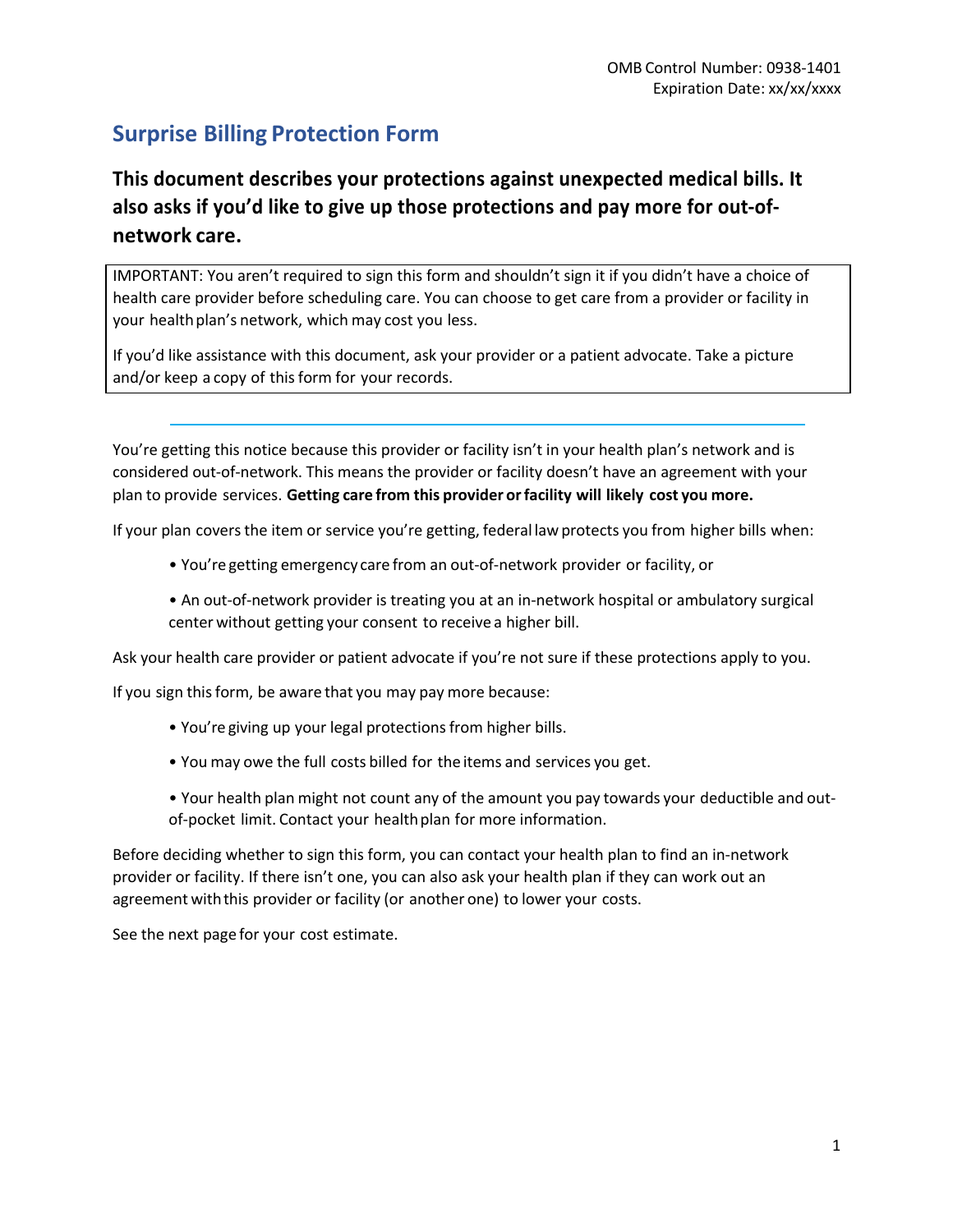### **Estimate of what you could pay if you give up your protections**

**Patient name: Out-of-network provider(s)or facility name:**

**Total cost estimate of what you may be asked to pay:**

►**Reviewyour detailed estimate**. See Page 4 for a cost estimate for each item or service you'll get.

► Call your health plan. Your plan may have better information about how much you'll be asked to pay. You also canask about what'scovered under your plan and your provider options.

►**Questionsabout this notice and estimate?**Contact our billing department at 218-454-3076 to have us explain the documents and estimates to the individual, and answer any questions, as necessary.

► Questions about your rights? The federal phone number for information and complaints is: 1-800-985-3059

### **Prior authorization or other care management limitations**

Except in an emergency, your health plan may require prior authorization (or other limitations) for certainitems and services. This means you may need your plan's approval that it will cover the items or services before you can get them. If your plan requires prior authorization, ask them what information they need for you to get coverage.

#### **Understanding your options**

You can get the items or services described in this notice from providers who are in-network with your health plan or you can choose to be seen here with an out-of-network provider.

#### **More information about your rights and protections**

Visit www.cms.gov/nosurprises/consumers formore information about your rights under federal law.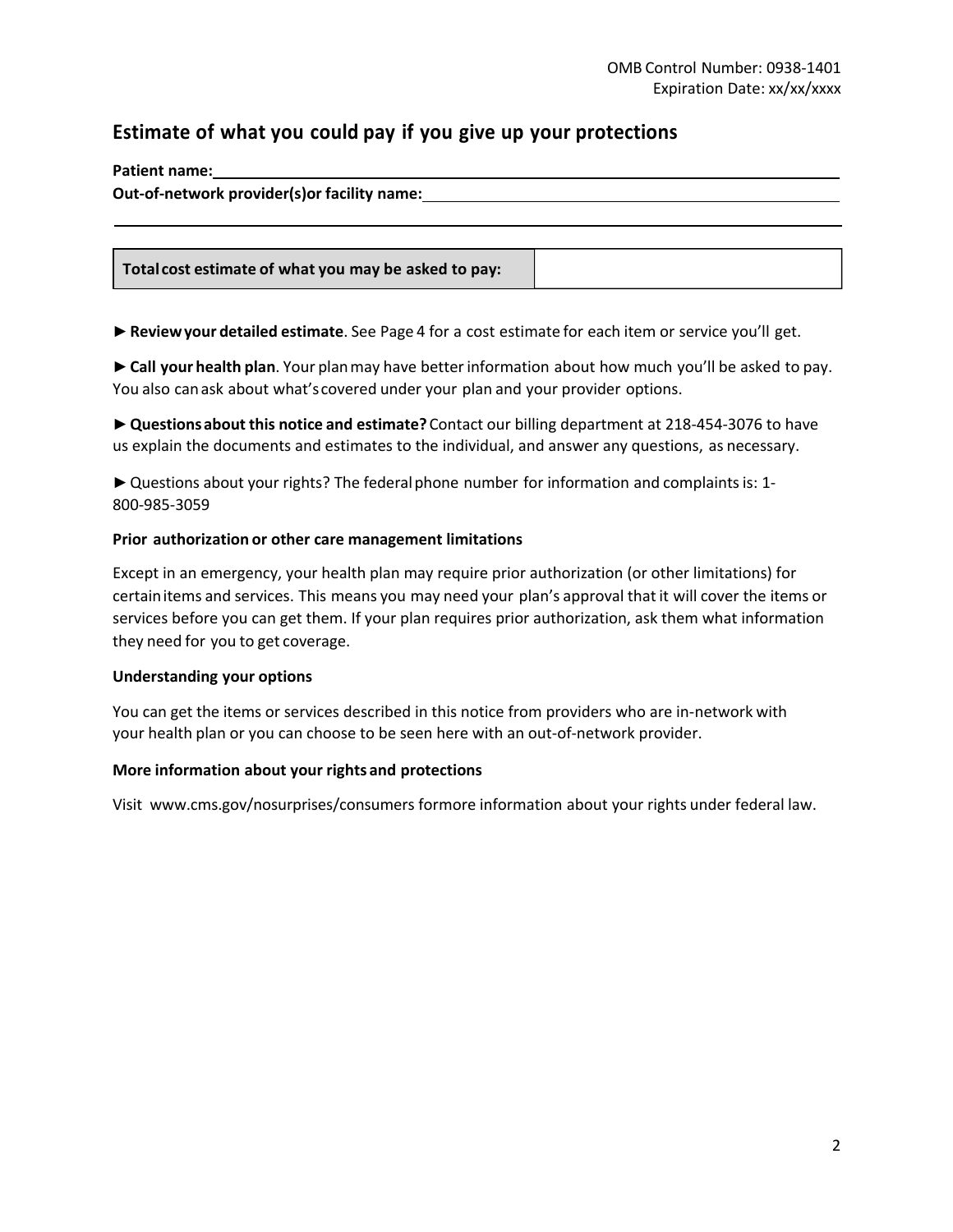## **By signing, I understand that I'm giving up my federal consumer protections and may have to pay more for out-of-network care.**

With my signature, I'm agreeing to get the items or services from:

☐ *Advanced Specialty Associates, Ltd.*

With my signature, I acknowledge that I'm consenting of my own free will and I'm not being coerced or pressured. I also acknowledge that:

• I'mgiving up some consumer billing protections under federal law.

• I mayhave to pay the full chargesfor these items and services or have to pay additional outof-network cost-sharing under my health plan.

• I was given a written notice on that explained my provider or facility isn'tin my health plan's network, described the estimated cost of each service, and disclosed what I may owe if I agree to be treated by this provider or facility.

• I got the notice either on paper or electronically, consistent with my choice.

• I fully and completely understand that some or all of the amounts I pay might not count towardmy healthplan's deductible or out-of-pocket limit.

• I can end this agreement by notifying the provider or facility in writing before getting services.

**IMPORTANT: You don't have to sign this form. If you don't sign, this provider or facility might not treat you, but you can choose to get care from a provider or facility that's in your health plan's network.**

| or                         |                                                  |  |  |  |
|----------------------------|--------------------------------------------------|--|--|--|
| Patient's signature        | Guardian/authorized representative's signature   |  |  |  |
| Print name of patient      | Print name of guardian/authorized representative |  |  |  |
| Date and time of signature | Date and time of signature                       |  |  |  |
|                            | Take a picture and/or keep a copy of this form.  |  |  |  |

### **It contains important information about your rights and protections.**